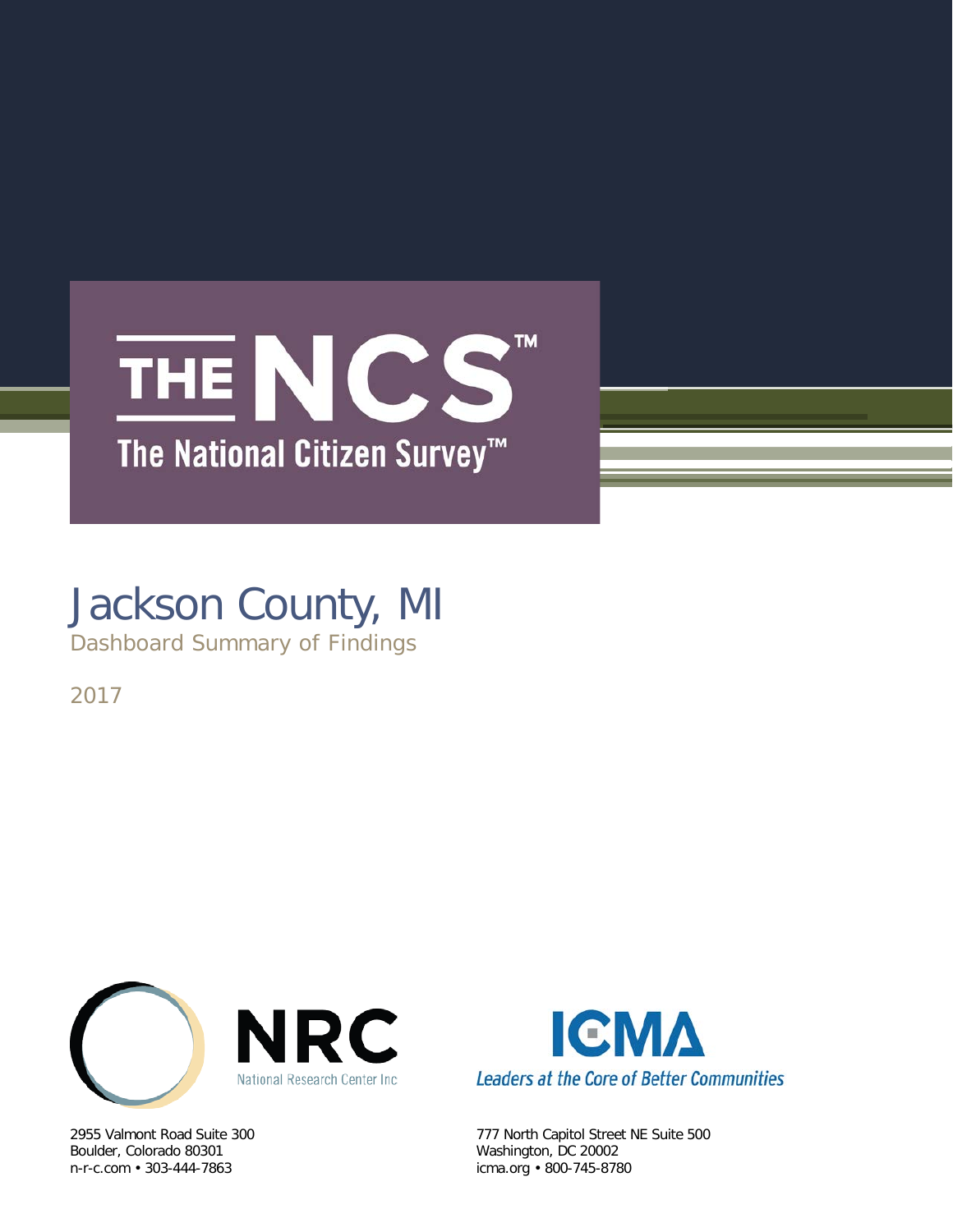# **Summary**

The National Citizen Survey™ (The NCS™) is a collaborative effort between National Research Center, Inc. (NRC) and the International City/County Management Association (ICMA). The survey and its administration are standardized to assure high quality research methods and directly comparable results across The NCS communities. The NCS captures residents' opinions within the three pillars of a community (Community Characteristics, Governance and Participation) across eight central facets of community (Safety, Mobility, Natural Environment, Built Environment, Economy, Recreation and Wellness, Education and Enrichment and Community Engagement). This report summarizes Jackson County's performance in the eight facets of community livability with the "General" rating as a summary of results from the overarching questions not shown within any of the eight facets. The "Overall" represents the community pillar in its entirety (the eight facets and general).

By summarizing resident ratings across the eight facets and three pillars of a livable community, a picture of Jackson County's community livability emerges. Below, the color of each community facet summarizes how residents rated each of the pillars that support it – Community Characteristics, Governance and Participation. When most ratings were higher than the benchmark, the color is the darkest shade; when most ratings were lower than the benchmark, the color is the lightest shade. A mix of ratings (higher and lower than the benchmark) results in a color between the extremes.

Broadly, ratings for most aspects of Community Characteristics and Governance tended to be lower than those observed in other communities across the nation. Levels of Participation within the facets of Safety, Natural Environment, Built Environment, Economy, Education and Enrichment and Community Engagement were similar to the benchmark, while the remaining aspects were lower. This information can be helpful in identifying the areas that merit more attention.

|                                 | <b>Community Characteristics</b> |         |       |        | Governance |       | Participation |         |       |  |
|---------------------------------|----------------------------------|---------|-------|--------|------------|-------|---------------|---------|-------|--|
|                                 | Higher                           | Similar | Lower | Higher | Similar    | Lower | Higher        | Similar | Lower |  |
| Overall                         |                                  | 19      | 33    |        | 15         | 31    |               | 22      | 13    |  |
| General                         |                                  |         |       |        |            |       |               |         |       |  |
| Safety                          |                                  |         |       |        |            |       |               |         |       |  |
| Mobility                        |                                  |         |       |        |            |       |               |         |       |  |
| <b>Natural Environment</b>      |                                  |         |       |        |            |       |               |         |       |  |
| <b>Built Environment</b>        |                                  |         |       |        |            |       |               |         |       |  |
| Economy                         |                                  |         |       |        |            |       |               |         |       |  |
| <b>Recreation and Wellness</b>  |                                  |         |       |        |            |       |               |         |       |  |
| <b>Education and Enrichment</b> |                                  |         |       |        |            |       |               |         |       |  |
| <b>Community Engagement</b>     |                                  |         |       |        |            |       |               |         |       |  |

Figure 1: Dashboard Summary

Legend **Higher Similar** Lower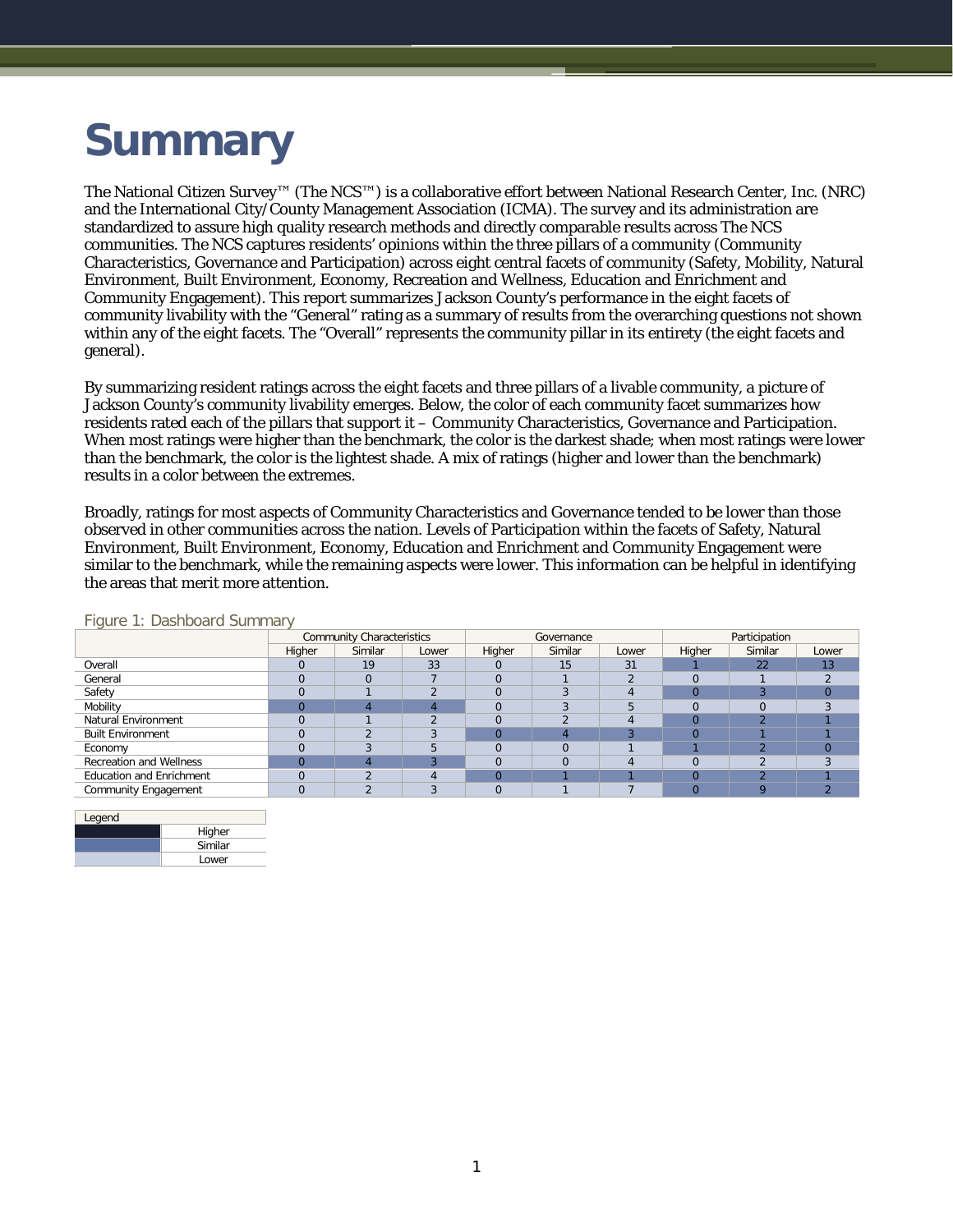### Figure 2: Detailed Dashboard

|                          | <b>Community Characteristics</b>     | Trend                 | <b>Benchmark</b>       | Percent<br>positive | Governance                                            | Trend                 | Benchmark              | Percent<br>positive                                 | Participation                                    | Trend                 | <b>Benchmark</b>  | Percent<br>positive |
|--------------------------|--------------------------------------|-----------------------|------------------------|---------------------|-------------------------------------------------------|-----------------------|------------------------|-----------------------------------------------------|--------------------------------------------------|-----------------------|-------------------|---------------------|
|                          | Overall appearance                   | $\uparrow$            |                        | 47%                 | Customer service                                      | $\longleftrightarrow$ |                        | 55%                                                 | Recommend Jackson County                         | $\leftrightarrow$     | ιı                | 60%                 |
| General                  | Overall quality of life              | $\longleftrightarrow$ | $\perp$                | 51%                 | Services provided by Jackson<br>County                | $\leftrightarrow$     |                        | 47%                                                 | Remain in Jackson County                         | $\leftrightarrow$     | $\leftrightarrow$ | 78%                 |
|                          | Place to retire                      | T                     | $\downarrow\downarrow$ | 32%                 | Services provided by the<br><b>Federal Government</b> | $\longleftrightarrow$ | $\leftrightarrow$      | 32%<br><b>Contacted Jackson County</b><br>employees |                                                  | $\longleftrightarrow$ |                   | 29%                 |
|                          | Place to raise children              |                       | $\downarrow\downarrow$ | 50%                 |                                                       |                       |                        |                                                     |                                                  |                       |                   |                     |
|                          | Place to live                        | $\longleftrightarrow$ | IJ                     | 54%                 |                                                       |                       |                        |                                                     |                                                  |                       |                   |                     |
|                          | Neighborhood                         | $\leftrightarrow$     | $\perp$                | 72%                 |                                                       |                       |                        |                                                     |                                                  |                       |                   |                     |
|                          | Overall image                        | $\longleftrightarrow$ | $\downarrow\downarrow$ | 19%                 |                                                       |                       |                        |                                                     |                                                  |                       |                   |                     |
|                          | Overall feeling of safety            |                       | $\downarrow\downarrow$ | 39%                 | Police                                                | $\longleftrightarrow$ | $\longleftrightarrow$  | 72%                                                 | Was NOT the victim of a crime                    | $\leftrightarrow$     | $\leftrightarrow$ | 90%                 |
|                          | Safe in neighborhood                 | $\longleftrightarrow$ | $\leftrightarrow$      | 83%                 | Crime prevention                                      |                       | $\downarrow\downarrow$ | 27%                                                 | Did NOT report a crime                           | $\leftrightarrow$     | $\leftrightarrow$ | 79%                 |
| Safety                   | Safe downtown/commercial<br>area     | $\perp$               | $\downarrow$           | 62%                 | Fire                                                  | $\leftrightarrow$     | $\leftrightarrow$      | 82%                                                 | Stocked supplies for an<br>emergency             |                       | $\leftrightarrow$ | 30%                 |
|                          |                                      |                       |                        |                     | Fire prevention                                       |                       |                        | 58%                                                 |                                                  |                       |                   |                     |
|                          |                                      |                       |                        |                     | Ambulance/EMS                                         | $\leftrightarrow$     | $\leftrightarrow$      | 83%                                                 |                                                  |                       |                   |                     |
|                          |                                      |                       |                        |                     | Emergency preparedness                                | $\leftrightarrow$     |                        | 40%                                                 |                                                  |                       |                   |                     |
|                          |                                      |                       |                        |                     | Animal control                                        | $\uparrow$            |                        | 41%                                                 |                                                  |                       |                   |                     |
| Mobility                 | Traffic flow                         | T                     | $\longleftrightarrow$  | 42%                 | Traffic enforcement                                   | $\longleftrightarrow$ | $\longleftrightarrow$  | 54%                                                 | Carpooled instead of driving<br>alone            | $\leftrightarrow$     | T                 | 33%                 |
|                          | Travel by car                        | $\perp$               | $\leftrightarrow$      | 51%                 | Street repair                                         | $\leftrightarrow$     | $\downarrow\downarrow$ | 7%                                                  | Walked or biked instead of<br>driving            |                       | IJ                | 33%                 |
|                          | Travel by bicycle                    | T                     | T                      | 29%                 | Street cleaning                                       | $\leftrightarrow$     | $\downarrow\downarrow$ | 18%                                                 | Used public transportation<br>instead of driving | $\leftrightarrow$     | IJ.               | 2%                  |
|                          | Ease of walking                      | $\leftrightarrow$     |                        | 45%                 | Street lighting                                       | $\leftrightarrow$     |                        | 29%                                                 |                                                  |                       |                   |                     |
|                          | Travel by public transportation      |                       |                        | 25%                 | Snow removal                                          | $\leftrightarrow$     |                        | 40%                                                 |                                                  |                       |                   |                     |
|                          | Overall ease travel                  |                       |                        | 45%                 | Sidewalk maintenance                                  | $\leftrightarrow$     |                        | 26%                                                 |                                                  |                       |                   |                     |
|                          | Public parking                       | $\leftrightarrow$     | $\leftrightarrow$      | 38%                 | Traffic signal timing                                 | $\leftrightarrow$     | $\leftrightarrow$      | 37%                                                 |                                                  |                       |                   |                     |
|                          | Paths and walking trails             | $\longleftrightarrow$ | $\leftrightarrow$      | 57%                 | Bus or transit services                               | $\uparrow$            | $\longleftrightarrow$  | 46%                                                 |                                                  |                       |                   |                     |
|                          | Overall natural environment          | $\leftrightarrow$     |                        | 58%                 | Garbage collection                                    | $\longleftrightarrow$ | $\longleftrightarrow$  | 76%                                                 | Recycled at home                                 | $\longleftrightarrow$ |                   | 74%                 |
|                          | Air quality                          | $\longleftrightarrow$ | $\leftrightarrow$      | 65%                 | Recycling                                             | $\leftrightarrow$     | IJ                     | 51%                                                 | Conserved water                                  | $\leftrightarrow$     | $\leftrightarrow$ | 75%                 |
| Environment<br>Natural   | Cleanliness                          | $\uparrow$            | $\perp$                | 47%                 | Yard waste pick-up                                    | $\leftrightarrow$     | $\downarrow\downarrow$ | 29%                                                 | Made home more energy<br>efficient               | $\leftrightarrow$     | $\leftrightarrow$ | 81%                 |
|                          |                                      |                       |                        |                     | Drinking water                                        | $\leftrightarrow$     |                        | 49%                                                 |                                                  |                       |                   |                     |
|                          |                                      |                       |                        |                     | Open space                                            | $\leftrightarrow$     |                        | 48%                                                 |                                                  |                       |                   |                     |
|                          |                                      |                       |                        |                     | Natural areas preservation                            | $\longleftrightarrow$ | $\longleftrightarrow$  | 51%                                                 |                                                  |                       |                   |                     |
|                          | New development in Jackson<br>County | $\uparrow$            | $\longleftrightarrow$  | 42%                 | Sewer services                                        | $\leftrightarrow$     | $\longleftrightarrow$  | 63%                                                 | NOT experiencing housing<br>cost stress          | $\uparrow$            | $\leftrightarrow$ | 77%                 |
|                          | Affordable quality housing           | J.                    | $\longleftrightarrow$  | 31%                 | Storm drainage                                        | $\longleftrightarrow$ | $\perp$                | 41%                                                 | Did NOT observe a code<br>violation              | $\leftrightarrow$     | T                 | 39%                 |
| <b>Built Environment</b> | Housing options                      | $\leftrightarrow$     |                        | 34%                 | Power utility                                         | $\leftrightarrow$     | $\leftrightarrow$      | 67%                                                 |                                                  |                       |                   |                     |
|                          | Overall built environment            | $\leftrightarrow$     |                        | 39%                 | Utility billing                                       | $\leftrightarrow$     | $\longleftrightarrow$  | 59%                                                 |                                                  |                       |                   |                     |
|                          | Public places                        | $\longleftrightarrow$ |                        | 40%                 | Land use, planning and<br>zoning                      | $\leftrightarrow$     | $\perp$                | 30%                                                 |                                                  |                       |                   |                     |
|                          |                                      |                       |                        |                     | Code enforcement                                      | $\longleftrightarrow$ |                        | 24%                                                 |                                                  |                       |                   |                     |
|                          |                                      |                       |                        |                     | Cable television                                      | $\leftrightarrow$     | $\leftrightarrow$      | 44%                                                 |                                                  |                       |                   |                     |

#### **Legend**

↑↑ Much higher ↑ Higher ↔ Similar ↓ Lower ↓↓ Much lower \* Not available

2